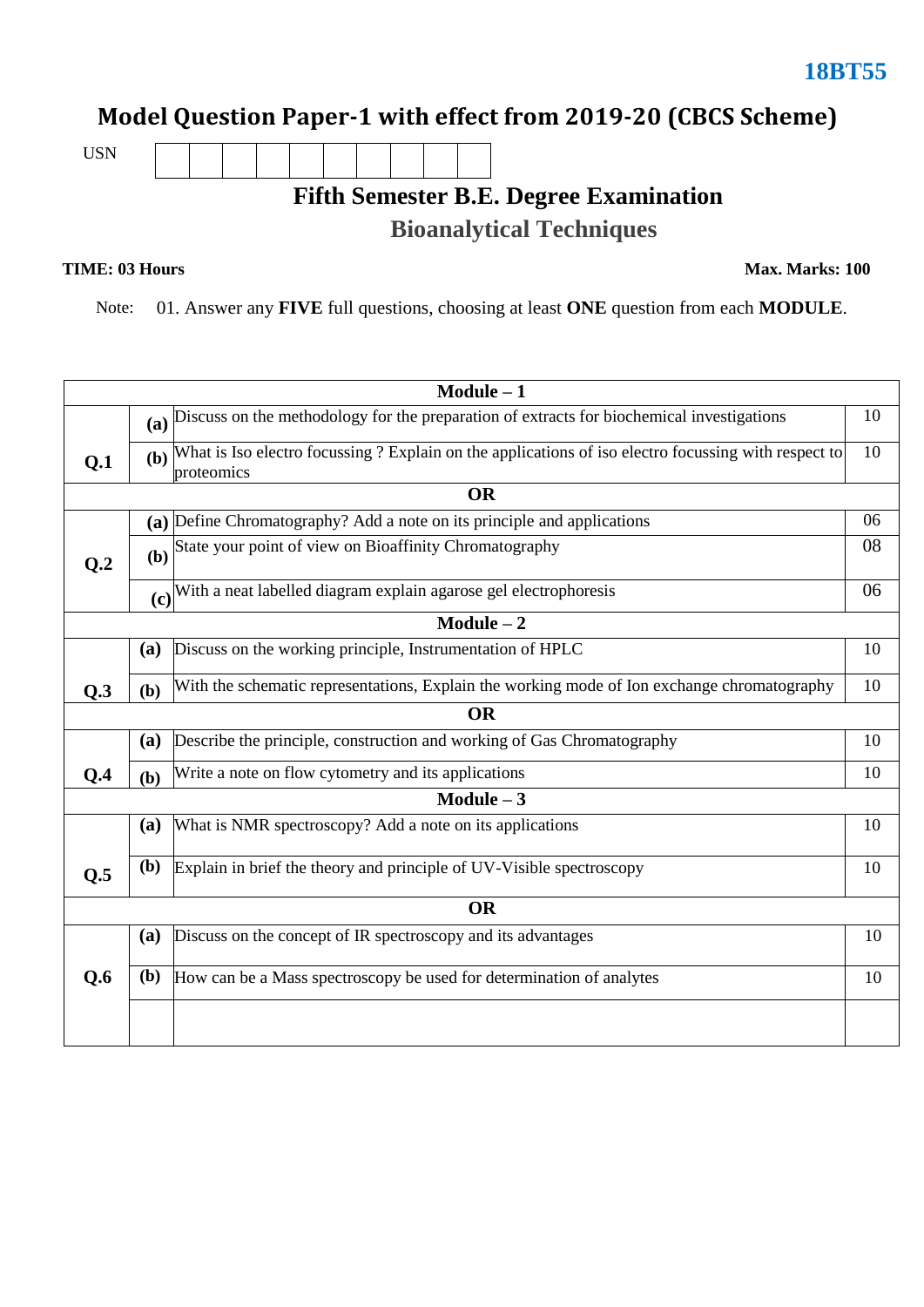| ٦ι | o<br>I QD 1 | mm. |  |  |
|----|-------------|-----|--|--|
|    |             |     |  |  |

|                                     |            | $Module - 4$                                                                             |    |  |
|-------------------------------------|------------|------------------------------------------------------------------------------------------|----|--|
| (a)                                 |            | With a schematic representation explain the protocol of X ray diffraction                | 10 |  |
| (b)<br>Q.7                          |            | What do you mean by Biomolecular mass spectrometry and explain its working mode          | 10 |  |
|                                     |            | <b>OR</b>                                                                                |    |  |
|                                     | (a)        | What are the different methods available to study for determination of crystal structure | 10 |  |
| Q.8                                 | (b)        | What are the role of Neutron diffraction, add a note on its advantages                   |    |  |
|                                     |            |                                                                                          |    |  |
|                                     |            | Module $-5$                                                                              |    |  |
|                                     | (a)        | Discuss on the concept of SEM and its applications                                       | 10 |  |
|                                     |            |                                                                                          |    |  |
| Q.9                                 | (b)        | Explain the importance of Confocal microscopy in analytics                               | 10 |  |
|                                     |            | <b>OR</b>                                                                                |    |  |
|                                     | <b>(a)</b> | Draw the comparisions between X-ray photo electron spectroscopy and X-ray diffraction    | 10 |  |
|                                     |            |                                                                                          |    |  |
| Q.10                                | (b)        | Elaborate on the studies of DTA-Diffrential Thermal Analyser                             | 10 |  |
|                                     |            |                                                                                          |    |  |
| *********************************** |            |                                                                                          |    |  |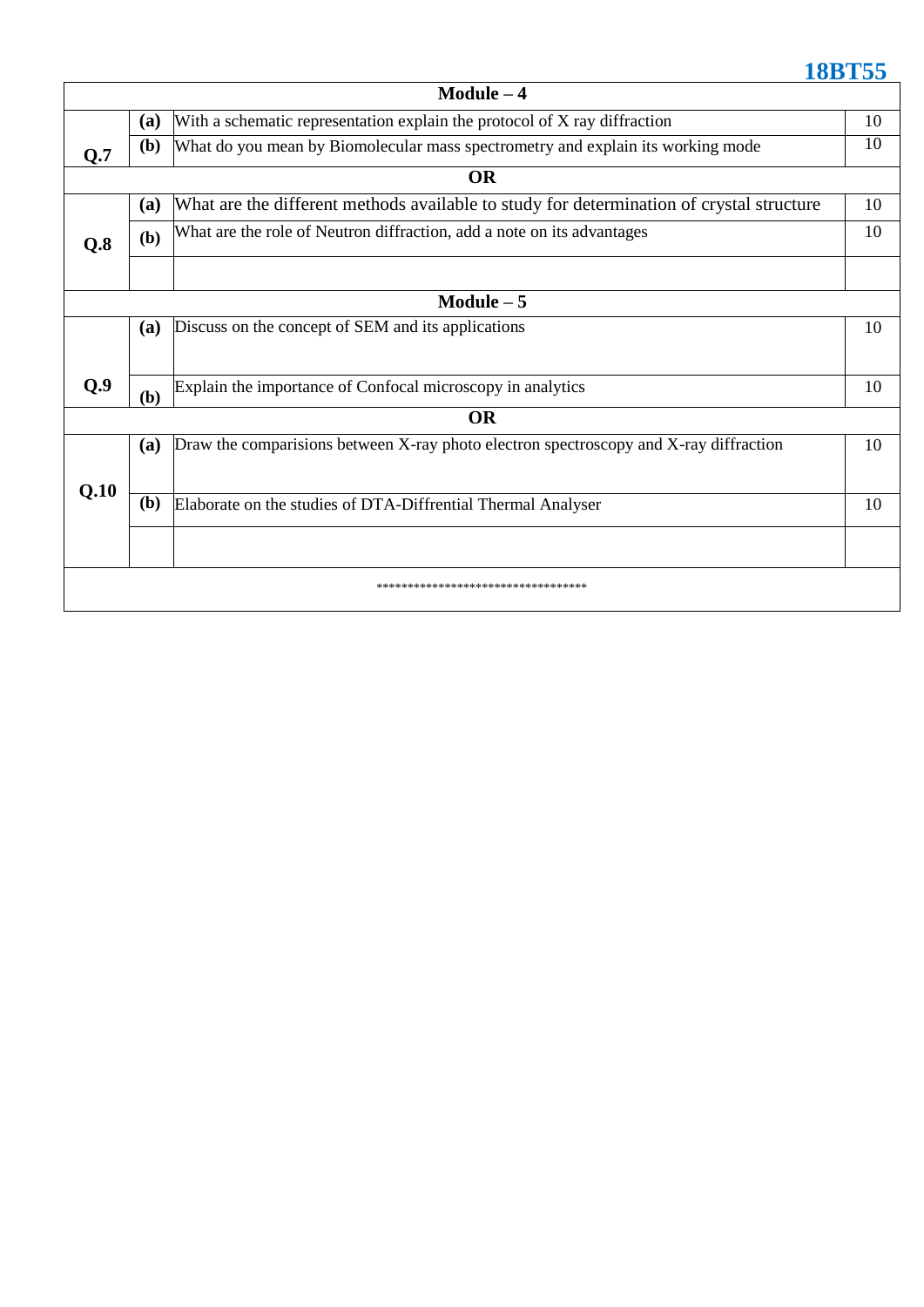| Table showing the Bloom's Taxonomy Level, Course Outcome and Programme<br><b>Outcome</b> |                   |                                                  |                                                                            |                                   |  |
|------------------------------------------------------------------------------------------|-------------------|--------------------------------------------------|----------------------------------------------------------------------------|-----------------------------------|--|
| <b>Question</b>                                                                          |                   | <b>Bloom's Taxonomy</b><br><b>Level attached</b> | Course<br>Outcome                                                          | <b>Programme Outcome</b>          |  |
| Q.1                                                                                      | (a)               | L2                                               | CO1                                                                        | PO12                              |  |
|                                                                                          | (b)               | L2                                               | CO <sub>1</sub>                                                            | PO12                              |  |
|                                                                                          |                   |                                                  |                                                                            |                                   |  |
| Q.2                                                                                      | (a)               | L1                                               | CO <sub>1</sub>                                                            | PO12                              |  |
|                                                                                          | (b)               | L1                                               | $\overline{CO1}$                                                           | PO12                              |  |
|                                                                                          | (c)               | L2                                               | CO1                                                                        | PO12                              |  |
| Q.3                                                                                      | (a)               | L2                                               | CO1                                                                        | PO10                              |  |
|                                                                                          | (b)               | L2                                               | $\overline{CO1}$                                                           | PO10                              |  |
|                                                                                          |                   |                                                  |                                                                            |                                   |  |
| Q.4                                                                                      | (a)               | L2                                               | CO1                                                                        | PO10                              |  |
|                                                                                          | (b)               | L1                                               | CO1                                                                        | PO10                              |  |
|                                                                                          |                   |                                                  |                                                                            |                                   |  |
|                                                                                          |                   | L1                                               | CO1                                                                        | PO10                              |  |
| Q.5                                                                                      | (a)               | L2                                               | CO1                                                                        | PO10                              |  |
|                                                                                          | (b)               |                                                  |                                                                            |                                   |  |
| Q.6                                                                                      |                   | L <sub>3</sub>                                   | CO1                                                                        | PO10                              |  |
|                                                                                          | (a)<br>(b)        | L1                                               | CO1                                                                        | PO10                              |  |
|                                                                                          |                   |                                                  |                                                                            |                                   |  |
| Q.7                                                                                      | (a)               | L1                                               | CO <sub>3</sub>                                                            | PO <sub>9</sub>                   |  |
|                                                                                          | (b)               | L1                                               | CO <sub>2</sub>                                                            | PO11                              |  |
|                                                                                          |                   |                                                  |                                                                            |                                   |  |
| Q.8                                                                                      | (a)               | L1                                               | CO <sub>3</sub>                                                            | PO9                               |  |
|                                                                                          | (b)               | L2                                               | CO <sub>2</sub>                                                            | PO11                              |  |
|                                                                                          |                   |                                                  |                                                                            |                                   |  |
| Q.9                                                                                      | (a)               | L1                                               | CO <sub>4</sub>                                                            | PO <sub>8</sub>                   |  |
|                                                                                          | (b)               | $\overline{L}1$                                  | CO <sub>4</sub>                                                            | PO <sub>8</sub>                   |  |
|                                                                                          |                   |                                                  |                                                                            |                                   |  |
| Q.10                                                                                     | $\left( a\right)$ | L <sub>3</sub>                                   | CO <sub>4</sub>                                                            | PO <sub>8</sub>                   |  |
|                                                                                          | (b)               | L2                                               | $\overline{CO4}$                                                           | PO <sub>8</sub>                   |  |
|                                                                                          |                   |                                                  |                                                                            |                                   |  |
|                                                                                          |                   |                                                  |                                                                            |                                   |  |
| Lower order thinking skills                                                              |                   |                                                  |                                                                            |                                   |  |
| Bloom's                                                                                  |                   | Remembering                                      | Understanding                                                              | Applying (Application):           |  |
| <b>Taxonomy</b>                                                                          |                   | (knowledge): $\square_1$                         | Comprehension)                                                             | $\Box$ 3                          |  |
| <b>Levels</b>                                                                            |                   |                                                  | $:\square_2$                                                               |                                   |  |
|                                                                                          |                   |                                                  | <b>Higher order thinking skills</b><br>Valuating (Evaluation): $\square_5$ |                                   |  |
|                                                                                          |                   | Analyzing (Analysis): $\square_4$                |                                                                            | Creating (Synthesis): $\square_6$ |  |



## **Model Question Paper-1 with effect from 2019-20 (CBCS Scheme)**

USN

**Fifth Semester B.E. Degree Examination** 

# **Bioanalytical Techniques**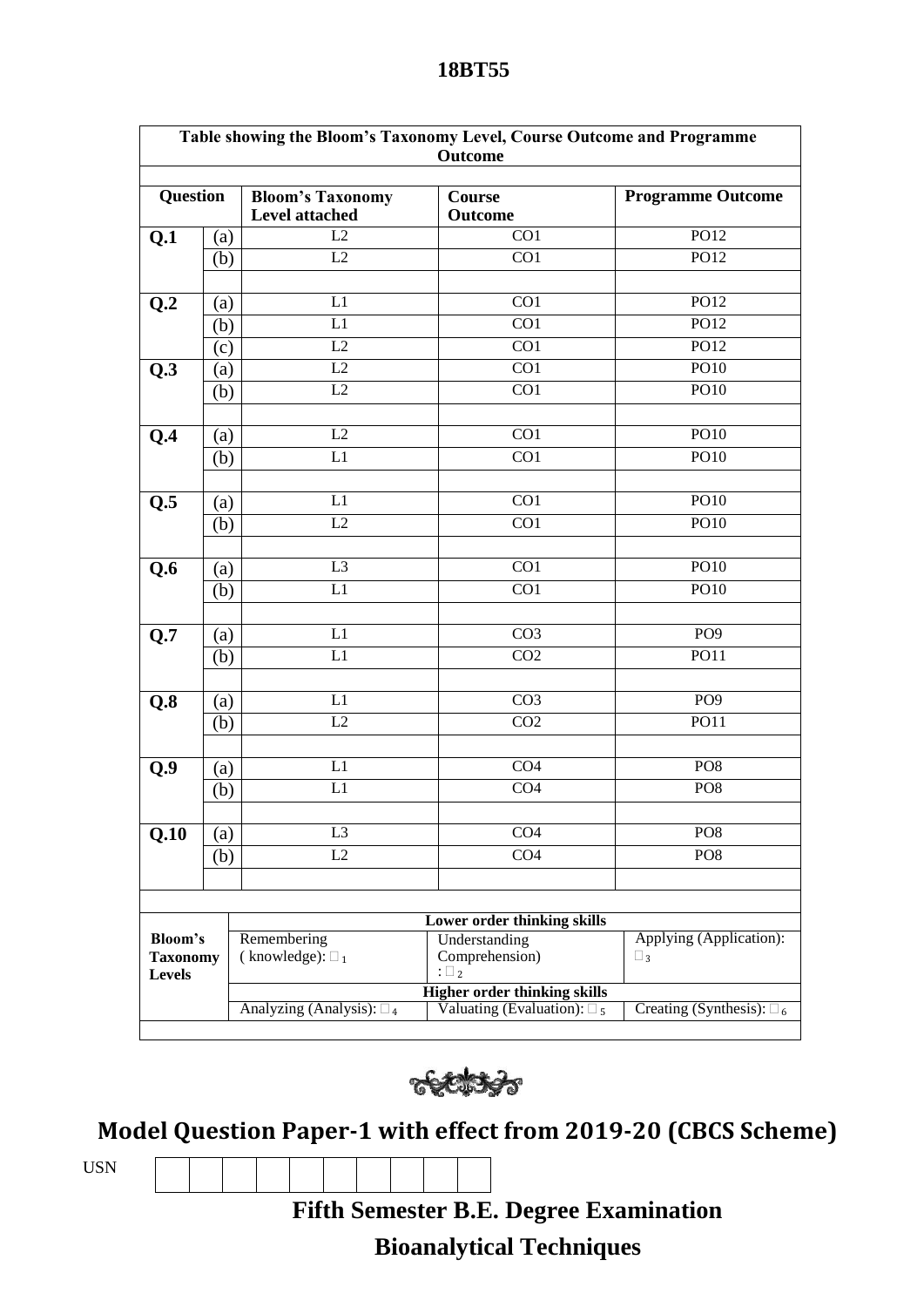#### **18BT55**

#### **TIME: 03 Hours Max. Marks: 100**

Note: 01. Answer any **FIVE** full questions, choosing at least **ONE** question from each **MODULE**.

|           |              | $Module - 1$                                                                                                                             |    |  |
|-----------|--------------|------------------------------------------------------------------------------------------------------------------------------------------|----|--|
| Q.1       |              | (a) Give an account on Principle and Equipment of Electrophoresis                                                                        |    |  |
|           |              | Explain Isoelectric focusing and discuss about applications of Electrophoresis in<br>$\left(\mathbf{b}\right)$ analyzing macromolecules. | 10 |  |
|           |              | <b>OR</b>                                                                                                                                |    |  |
| Q.2       |              | Explain the Principle of chromatography and give a brief note on different methods of<br>(a) $\sum_{\text{chromatographic techniques.}}$ | 10 |  |
|           |              | Discuss in detail on Ion exchange and Gel exclusion Chromatography with neat<br>$(b)$ representative illustrations.                      | 10 |  |
|           |              | $Module - 2$                                                                                                                             |    |  |
| Q.3       | (a)          | Distinguish between Column, Thin layer and Paper Chromatography methods.                                                                 | 10 |  |
|           | (b)          | Discuss in detail about Cell fractionation and Flow cytometer with applications.                                                         | 10 |  |
|           |              | <b>OR</b>                                                                                                                                |    |  |
| Q.4       | (a)          | Write about HPLC and its instrumentation in detail.                                                                                      | 10 |  |
|           | (b)          | Discuss in detail about Gas Chromatography and its instrumentation.                                                                      |    |  |
|           |              | $Module - 3$                                                                                                                             |    |  |
|           | <b>(a)</b>   | Explain different methods of spectroscopy in analyzing macromolecules.                                                                   | 10 |  |
| Q.5       | (b)          | Distinguish between NMR and Mass spectroscopy in detail.                                                                                 | 10 |  |
| <b>OR</b> |              |                                                                                                                                          |    |  |
| Q.6       | (a)          | Give an account on different types of NMR techniques.                                                                                    | 10 |  |
|           | ( <b>b</b> ) | Explain the role NMR imaging in the analysis of structures of Macromolecules.                                                            | 10 |  |